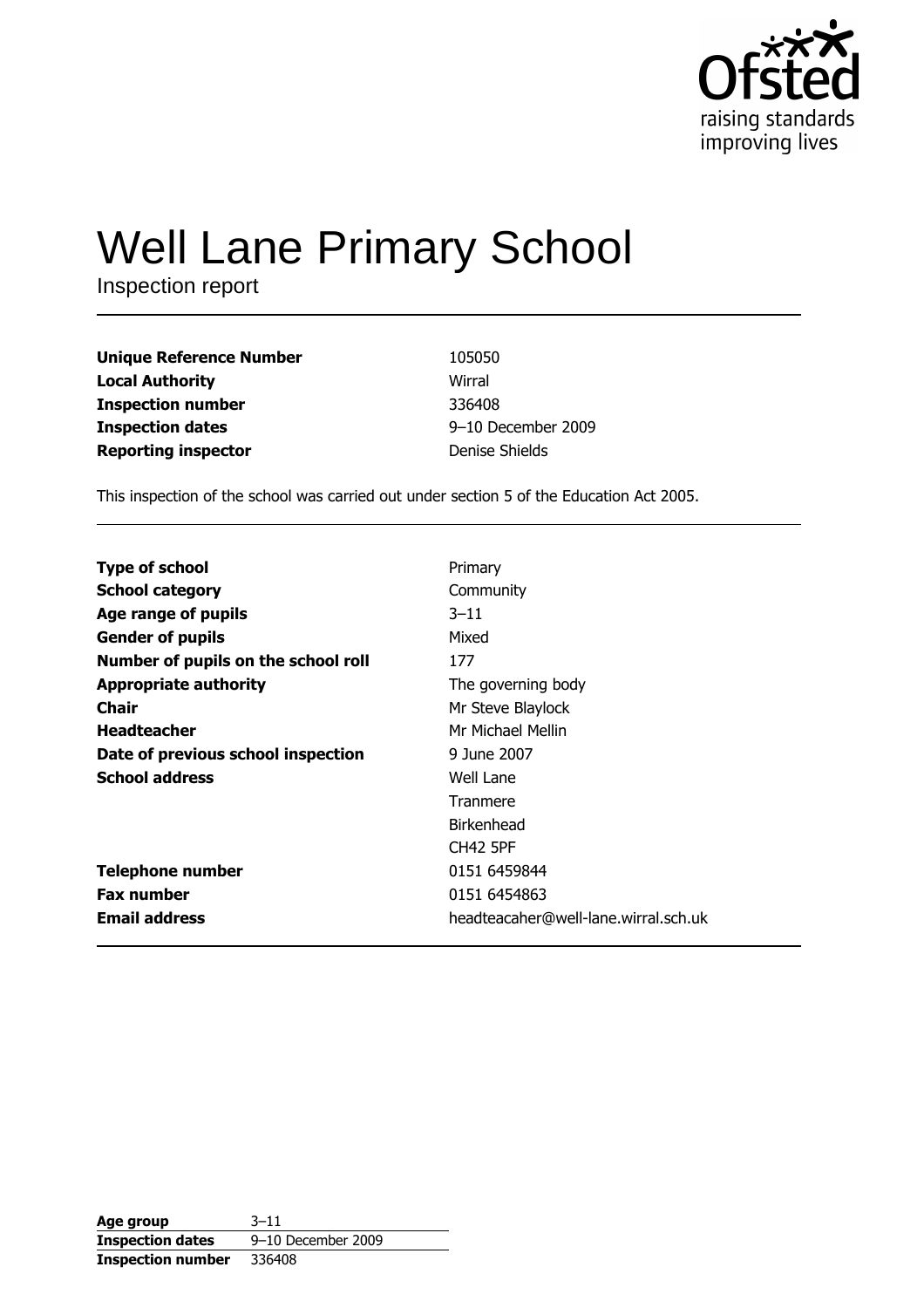The Office for Standards in Education, Children's Services and Skills (Ofsted) regulates and inspects to achieve excellence in the care of children and young people, and in education and skills for learners of all ages. It regulates and inspects childcare and children's social care, and inspects the Children and Family Court Advisory Support Service (Cafcass), schools, colleges, initial teacher training, work-based learning and skills training, adult and community learning, and education and training in prisons and other secure establishments. It rates council children's services, and inspects services for looked after children, safequarding and child protection.

Further copies of this report are obtainable from the school. Under the Education Act 2005, the school must provide a copy of this report free of charge to certain categories of people. A charge not exceeding the full cost of reproduction may be made for any other copies supplied.

If you would like a copy of this document in a different format, such as large print or Braille, please telephone 08456 404045, or email enquiries@ofsted.gov.uk.

You may copy all or parts of this document for non-commercial educational purposes, as long as you give details of the source and date of publication and do not alter the documentation in any way.

Royal Exchange Buildings St Ann's Square Manchester M2 7LA T: 08456 404045 Textphone: 0161 618 8524 E: enquiries@ofsted.gov.uk W: www.ofsted.gov.uk © Crown copyright 2009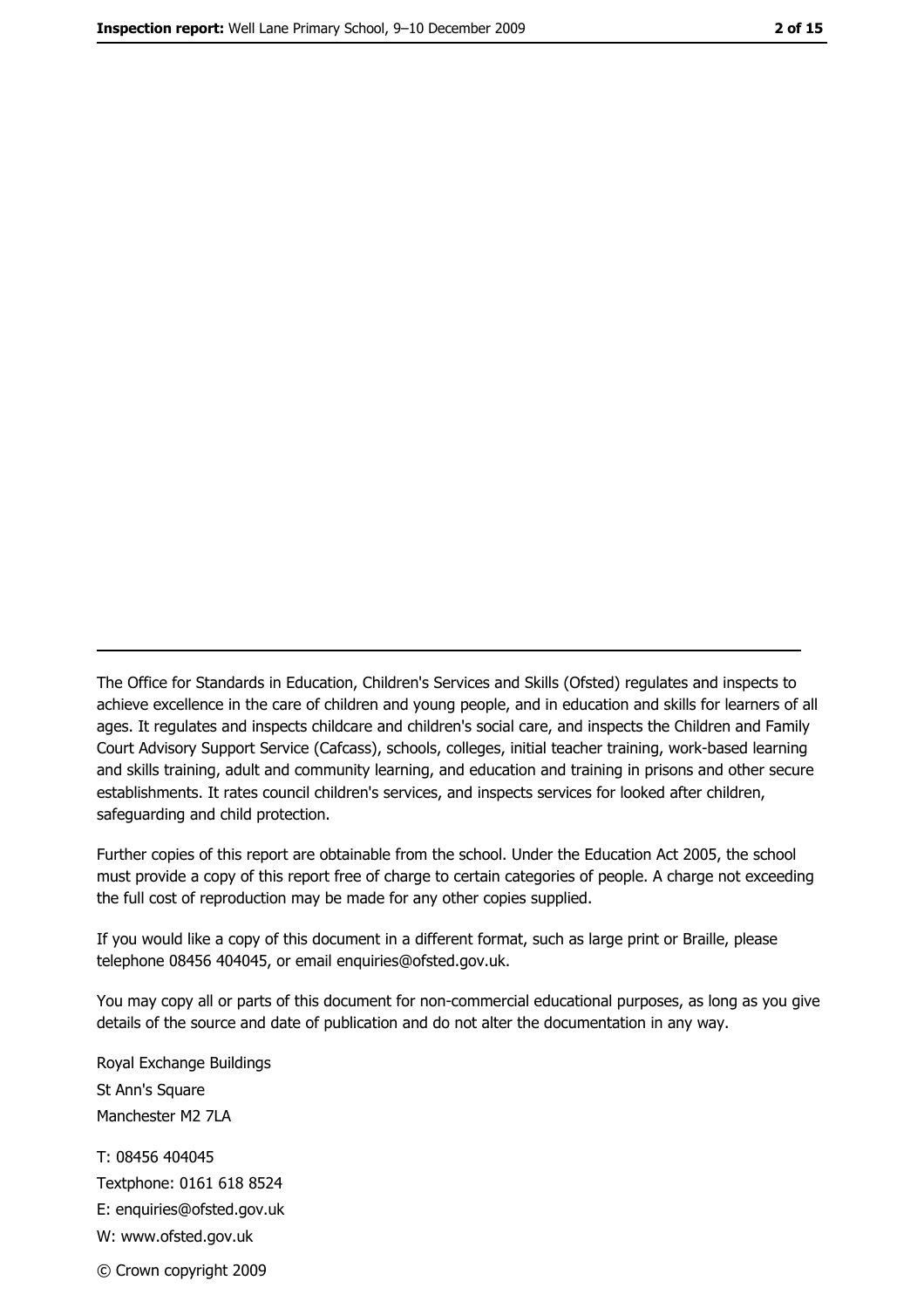# **Introduction**

This inspection was carried out by three additional inspectors. The inspectors visited 15 lessons or part lessons, and held meetings with governors, staff, groups of pupils, parents and representatives from the local authority. They observed the school's work, and scrutinised a range of documentation, including pupils' past and present work, assessment and tracking information, monitoring and evaluation records and additional evidence of the support for vulnerable pupils. Inspectors also looked at whether the school meets statutory requirements with regard to safeguarding. In addition, 45 parental questionnaires and a representative sample of questionnaires returned by pupils were scrutinised. No staff questionnaires were returned.

The inspection team reviewed many aspects of the school's work. It looked in detail at the following:

- pupils' attainment and progress in all year groups, to determine whether it is  $\blacksquare$ improving quickly enough
- the quality of learning in all classes to establish whether teaching is sufficiently  $\blacksquare$ challenging in meeting the needs of all pupils, in particular, the more able
- the impact of revisions to the curriculum in increasing engagement and improving  $\blacksquare$ outcomes for pupils
- the rigour of tracking arrangements and the use of assessment information to  $\blacksquare$ promote learning and progress for all groups of pupils
- the quality of arrangements to monitor and secure improvements in pupils'  $\blacksquare$ attendance
- the effectiveness of monitoring and evaluation by leaders and managers at all levels  $\blacksquare$ to drive improvement.

# **Information about the school**

This is an average-sized primary school. Most pupils are White British. Eligibility for free school meals is more than four times the national average. The proportion of pupils who have special educational needs and/or disabilities is well above average and rising. A Nursery and a Reception class form the school's Early Years Foundation Stage. The school has gained the Healthy School status. Since the previous inspection there has been a high turnover in teaching staff and a new headteacher was appointed in January 2009.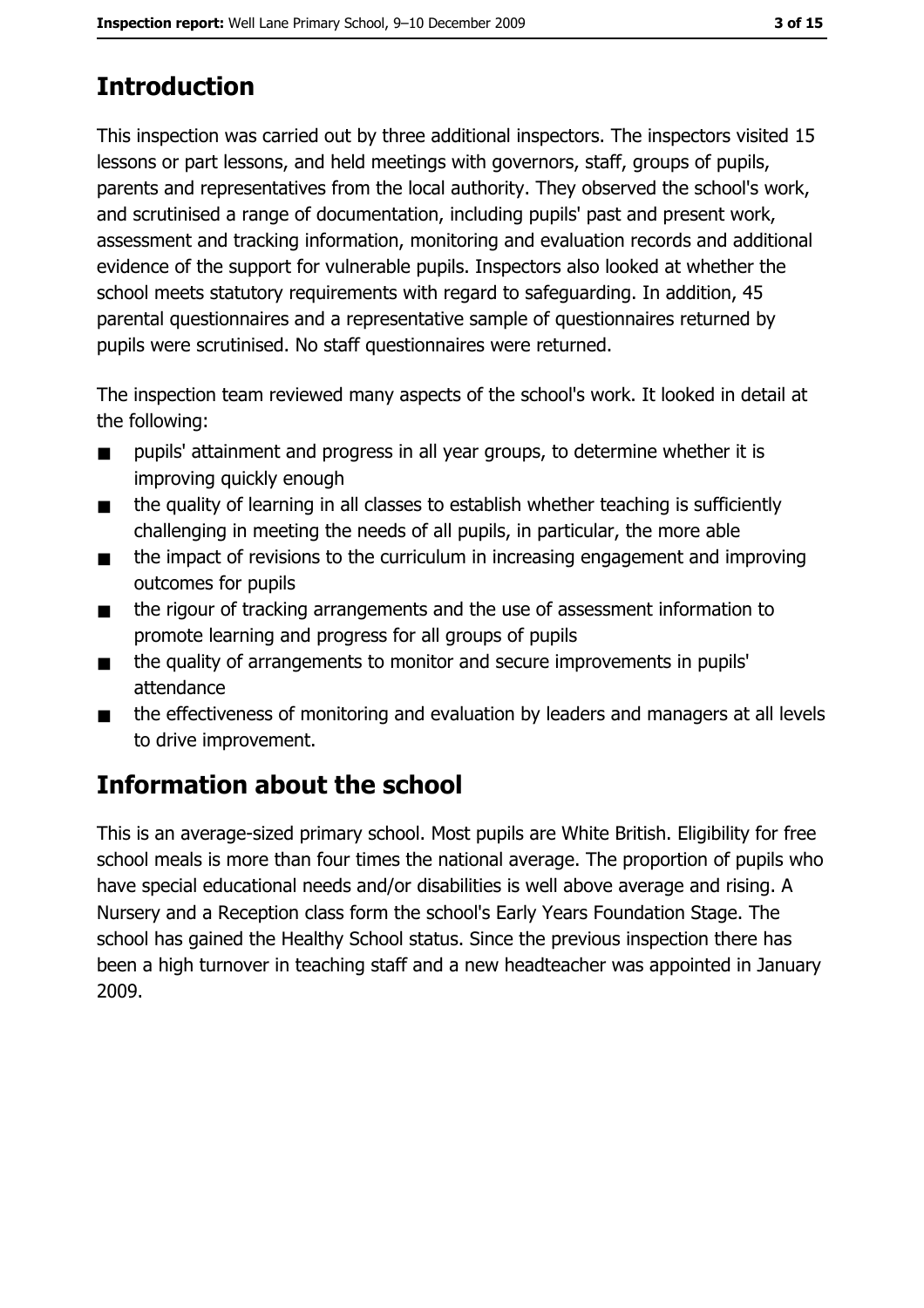# **Inspection judgements**

# Overall effectiveness: how good is the school?

### The school's capacity for sustained improvement

# **Main findings**

In accordance with section 13 (3) of the Education Act 2005, Her Majesty's Chief Inspector (HMCI) is of the opinion that this school requires special measures. This is because it is failing to give its pupils an acceptable standard of education and the persons responsible for leading, managing or governing the school are not demonstrating the capacity to secure the necessary improvement.

Leadership and management at all levels, including governance, are ineffective. The senior leadership, together with subject leaders, work well as a team but their roles are not clearly established. Monitoring, evaluation and review procedures lack both rigour and any links to improvement planning. Priorities identified by the school are largely driven by a range of representatives from the local authority. The school has not tackled all the improvements required from the previous inspection, despite the widespread additional support it is receiving from the local authority. As a result of the weaknesses in leadership and management, the school's capacity for sustained improvement is inadequate.

Children enter the Nursery with skills that are below those typical for their age. They get a satisfactory start to their education in the Early Years Foundation Stage. The indoor learning areas aid the development of children's skills and knowledge in all aspects of the curriculum. In fine weather, the outdoor area is used continuously throughout the day, but the range of resources are limited and this holds back children's learning and progress if they choose to be outside.

As a result of the weaknesses in teaching, the use of assessment and in the curriculum, pupils do not make sufficient progress during their time at school and achievement for all groups is inadequate. By the end of Year 2 attainment is low and has been for the last five years. By the end of Year 6 attainment in English, mathematics and science is significantly below average, although it is rising steadily and has been for the previous three years. The improvement is because teaching and learning are strongest in Years 5 and 6. Nevertheless, throughout the school teaching is too variable and, despite isolated examples of outstanding practice, much teaching is not effective in fully engaging pupils. Teachers' expectations of what pupils can achieve are not always sufficiently high. Assessment does not always make clear to pupils the progress made or the steps required to improve. The curriculum is organised into themes, but is not adapted to meet the needs and abilities of pupils in Years 1 and 2. In all year groups there are too few opportunities for pupils to practise and develop their basic skills in a range of contexts.

All staff provide caring support for pupils and their families, of whom a significant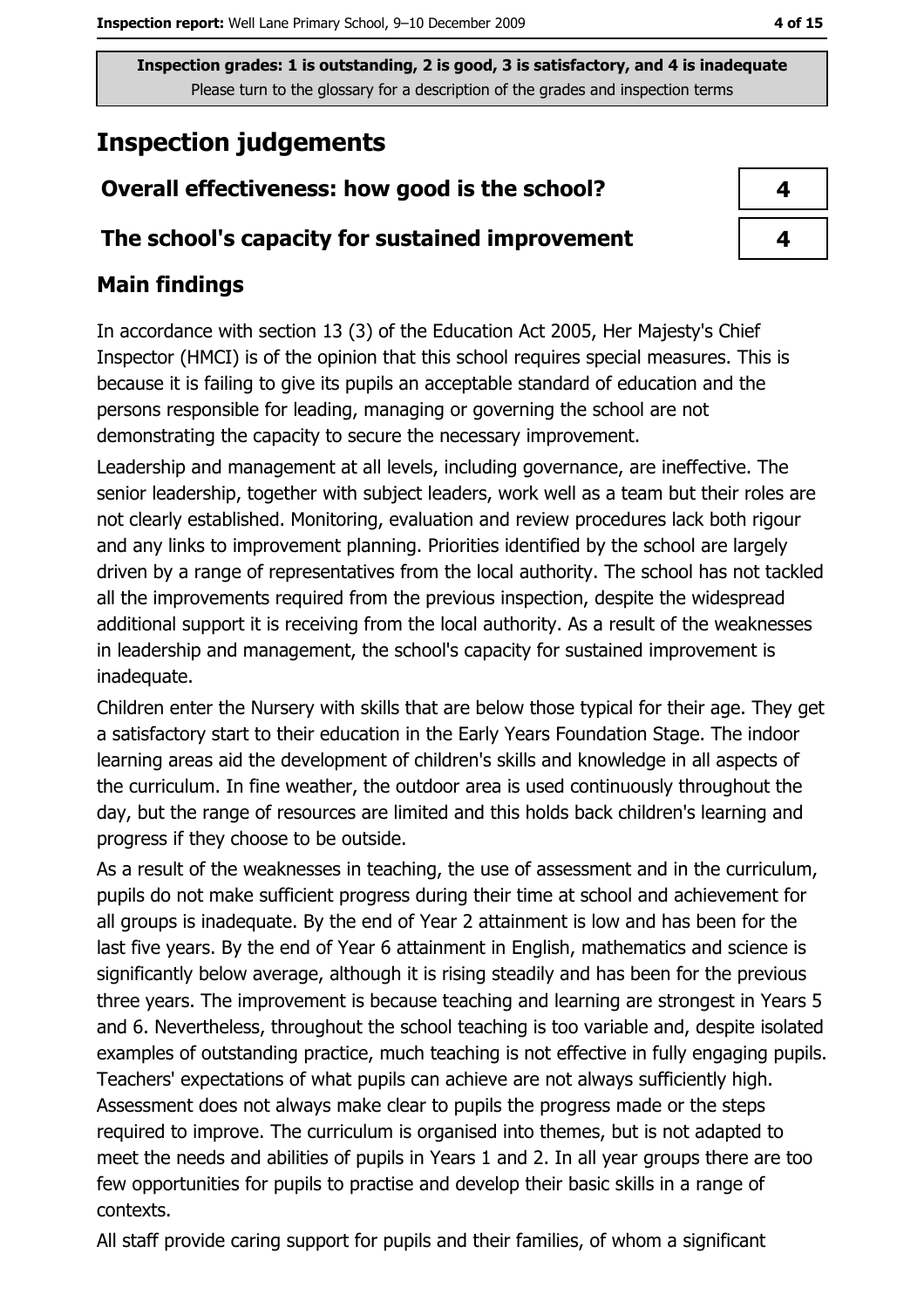proportion experience considerable difficulties in their lives. The school has a range of links with outside agencies and these are used well to promote pupils' emotional and social welfare. However, the school does not comply with current statutory requirements for safeguarding and child protection. Attendance is well below average. Most pupils enjoy school, but a small minority say they get bored and do not learn much in their lessons. Behaviour is inadequate. The majority of pupils behave well in lessons and around the school. However, in some lessons the behaviour of a small minority is not managed well enough, too much time is wasted dealing with low-level disruption and, on occasions, poor behaviour. This interrupts the learning and progress of other pupils.

# What does the school need to do to improve further?

- Build the school's capacity to work independently of external support by improving the effectiveness of leadership and management at all levels and ensuring that:
	- monitoring and evaluation arrangements are rigorous, outcomes are clearly recorded and addressed and clear links made to the implementation of robust improvement planning
	- assessment arrangements are accurate and the system to monitor pupils' progress is robust so that any underachievement is quickly identified and tackled
	- the governing body regularly reviews and evaluates the school's provision and contributes effectively to helping set its strategic direction
	- safeguarding and child protection arrangements comply with current statutory requirements.
- Raise standards in English, mathematics and science by ensuring that:
	- more activities are provided to increase pupils' eagerness to write in all subjects
	- pupils have more opportunities to improve their speaking skills
	- the presentation of pupils' work is improved, in particular, their handwriting
	- there is a consistent approach to teaching mathematical calculation in all classes with regular opportunities for pupils to use and apply their mathematical skills in a range of contexts
	- pupils have regular opportunities to take part in practical science investigations and have more opportunities to discuss their tasks and record their work independently.
- Improve the quality of teaching to a consistently good or better standard by ensuring that:
	- $\equiv$ all teachers have high expectations of what pupils can achieve in lessons
	- assessment information is consistently used to match work precisely to pupils'  $\equiv$ needs and abilities, in particular, those of the more able
	- all teachers use questioning that challenges pupils to think more deeply about  $\overline{\phantom{0}}$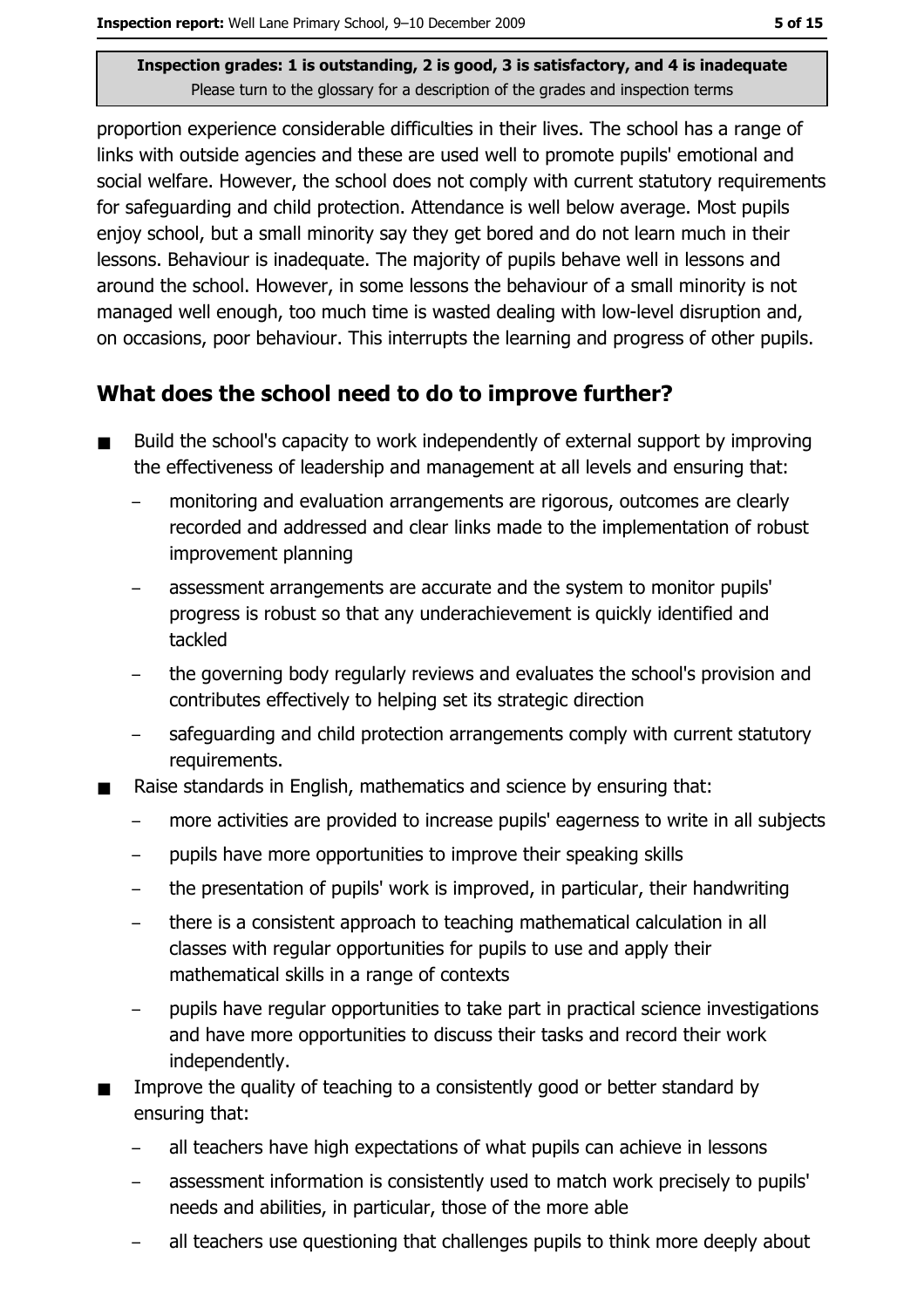their learning

- the management of pupils' behaviour consistently matches the quality of the best practice
- pupils are regularly involved in the assessment of their progress, and that marking indicates how they are doing and what they need to do to improve.
- Improve the curriculum by ensuring that:
	- in Years 1 and 2 it meets the needs and abilities of all pupils
	- there are planned opportunities for pupils to practise their basic skills in a range  $\equiv$ of contexts
	- sufficient resources are available so that children in the Early Years Foundation Stage can choose activities during learning outdoors whatever the weather.
- Improve attendance by ensuring that:  $\blacksquare$ 
	- arrangements to monitor attendance are rigorous and robust and steps are taken to encourage good attendance and reduce persistent absence.

### **Outcomes for individuals and groups of pupils**

Standards are too low and pupils' achievement is inadequate. The vast majority of pupils enter Year 1 with skills that are below those typical for their age. Throughout Key Stage 1 pupils make inadequate progress and by the end of Year 2, attainment is low. In Key Stage 2 progress is patchy. In Years 5 and 6 it is stronger because teaching is more effective. By the end of Year 6, attainment in English, mathematics and science, although steadily rising, is significantly below average because pupils do not make up for the legacy of past underachievement guickly enough. In all year groups, far fewer pupils than average attain the higher levels because they are not always given sufficiently challenging work to enable them to reach their full potential.

In the best lessons, the pace is lively, activities are practical, matched to pupils' interests and new technology is used. Pupils' attention is captured, they become engrossed in learning, apply themselves to their tasks diligently and their progress speeds up. This is not always the case, however, and too many pupils fail to work effectively and tasks are often incomplete. This is because work is either too easy or too hard for them and they lose interest and give up. Many pupils lack the skills to work independently of an adult. Learning and progress are also less effective when low-level chatter and disruptions as well as occasional poor behaviour divert the teachers' attention. Pupils with special educational needs and/or disabilities make inadequate progress because, although the guidance they receive in lessons from teaching assistants is supportive, tasks are not closely enough matched to their needs.

Pupils enjoy tending the school allotment and helping with the redevelopment of the local park, but in school pupils have few responsibilities. There are no effective channels for pupils to express their opinions and bring about improvements and most pupils do not feel they have an effective voice in school. Inspectors agree. Pupils say they feel safe and are confident there is an adult to turn to if required, but a significant minority

4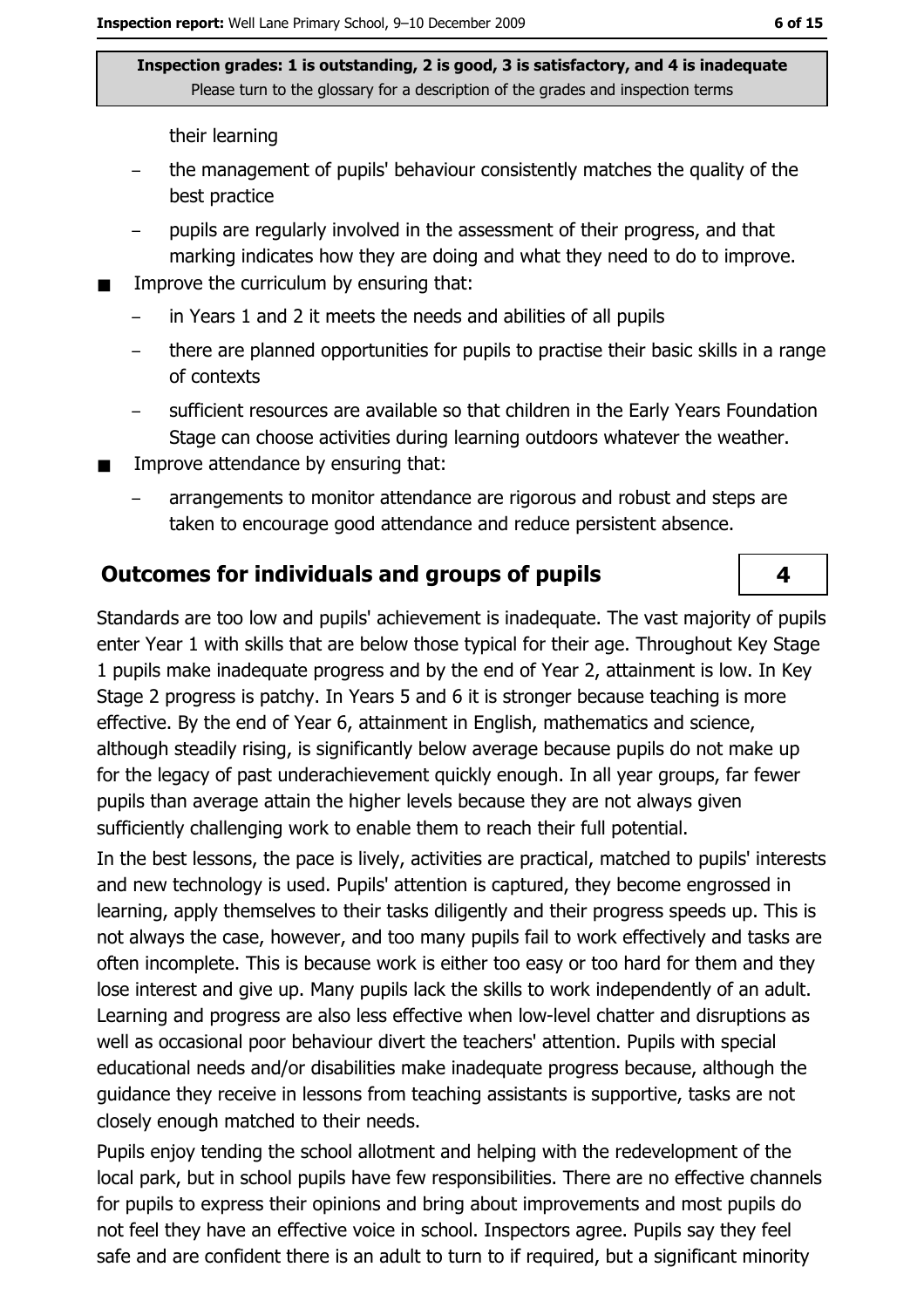do not feel that incidents of bullying are always dealt with effectively enough. Most pupils are friendly and generally have good relationships with adults. A third of pupils who returned the questionnaires did not feel that behaviour is good enough. A significant minority say their learning is disrupted because of the inappropriate behaviour of others, while many say behaviour is too boisterous at lunchtime because they do not have equipment to play with. Inspectors agree and judge that behaviour is inadequate. Attendance is well below average and for a small minority persistent absence is too high and shows no signs of improvement. Most pupils are not developing the skills to prepare them successfully for their future beyond school.

| These are the grades for pupils' outcomes |  |
|-------------------------------------------|--|
|-------------------------------------------|--|

| Pupils' achievement and the extent to which they enjoy their learning                                                     |   |  |
|---------------------------------------------------------------------------------------------------------------------------|---|--|
| Taking into account:<br>Pupils' attainment <sup>1</sup>                                                                   | 4 |  |
| The quality of pupils' learning and their progress                                                                        | 4 |  |
| The quality of learning for pupils with special educational needs and/or<br>disabilities and their progress               | 4 |  |
| The extent to which pupils feel safe                                                                                      | 3 |  |
| <b>Pupils' behaviour</b>                                                                                                  | 4 |  |
| The extent to which pupils adopt healthy lifestyles                                                                       | 3 |  |
| The extent to which pupils contribute to the school and wider community                                                   |   |  |
| The extent to which pupils develop workplace and other skills that will<br>contribute to their future economic well-being |   |  |
| Taking into account:<br>Pupils' attendance <sup>1</sup>                                                                   | 4 |  |
| The extent of pupils' spiritual, moral, social and cultural development                                                   |   |  |

### How effective is the provision?

In the best lessons, teachers have good expectations of what pupils can achieve and ensure the presentation of pupils' work is neat and tidy. They make good use of interesting resources and new technology; this increases pupils' enjoyment of their activities. Questioning is effective and makes pupils think more deeply about their learning. Good opportunities are provided for pupils to share ideas about their tasks or

The grades for attainment and attendance are: 1 is high; 2 is above average; 3 is broadly average; and 4 is low.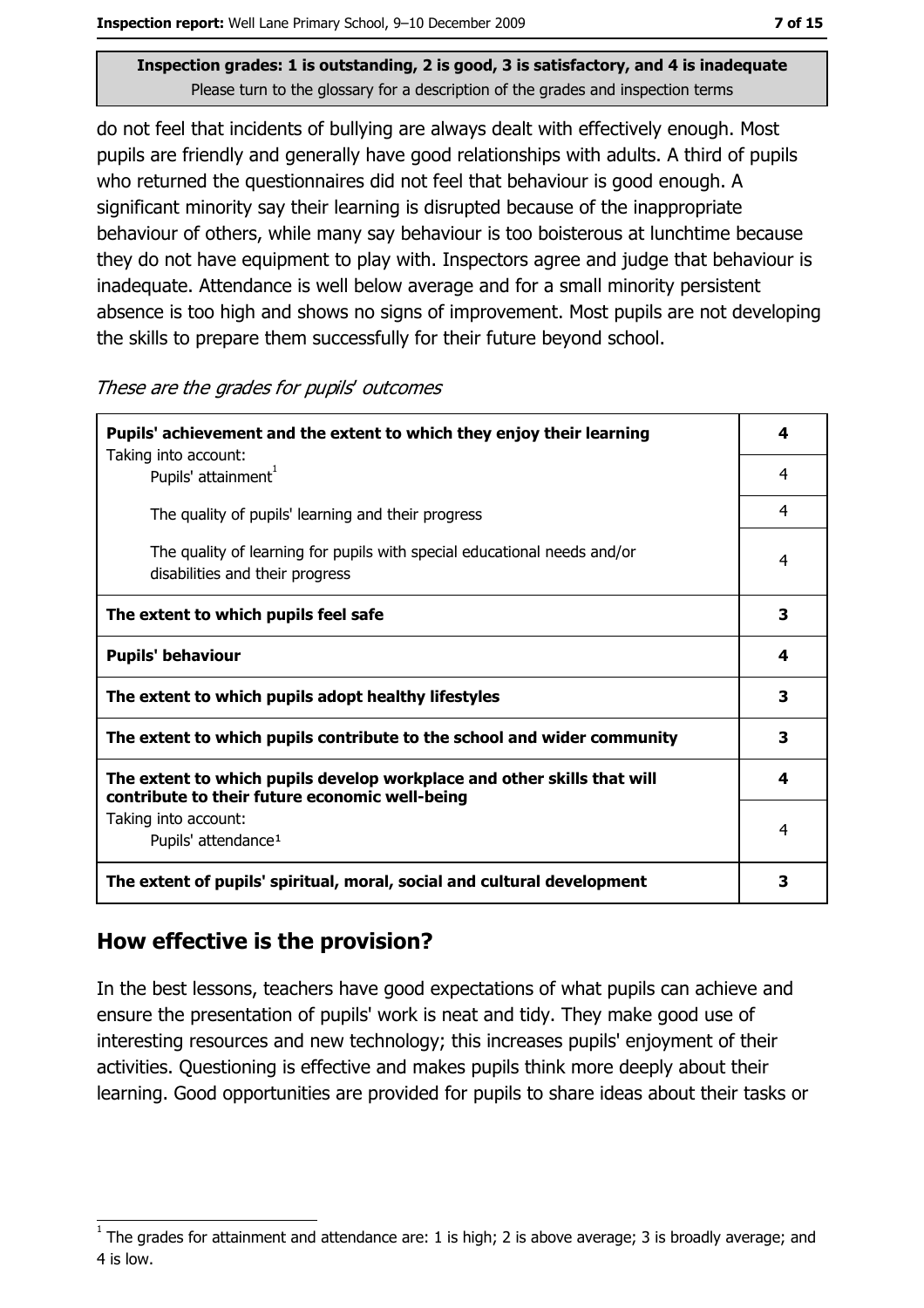to talk in pairs; this successfully promotes speaking and listening. These features, however, are not consistent in every class and too much teaching is inadequate or barely satisfactory and fails to fully engage pupils. The pace of too many lessons is disrupted when teachers do not manage pupils' behaviour effectively enough. The accuracy with which teachers assess pupils' progress is too variable. Although there are examples of good practice, teachers' use of assessment information to adjust lesson planning is patchy. As a result, work is not tightly matched to the needs of individual pupils. In the best practice, marking is helpful and provides constructive comments to help pupils improve, but this is not so in all classes.

The curriculum has recently been revised but it is too early for amendments to impact on pupils learning and development. Pupils do not have enough opportunities to practise their literacy, numeracy, and information and communication technology skills and this limits the development of their basic skills. The curriculum for pupils in Years 1 and 2 in particular is not modified to meet their abilities and needs. There are satisfactory arrangements for the personal, social and health education of pupils. The breadth of the visits and visitors to enrich learning is satisfactory, but the range of activities available beyond lessons is too limited and pupils, especially girls, indicate they would like a more varied choice.

The school provides good levels of pastoral care and support. Teachers know pupils well. There is good support for individuals and vulnerable groups, which has led to noticeable improvements in their self-esteem. Arrangements to help pupils move from year group to year group and then on to secondary school are good. The school does not take sufficiently rigorous steps to monitor and encourage regular attendance, although there has been some success with a few individuals, Safeguarding procedures do not meet requirements.

| The quality of teaching                                                                                    |   |
|------------------------------------------------------------------------------------------------------------|---|
| Taking into account:<br>The use of assessment to support learning                                          | 4 |
| The extent to which the curriculum meets pupils' needs, including, where<br>relevant, through partnerships |   |
| The effectiveness of care, guidance and support                                                            |   |

These are the grades for the quality of provision

### How effective are leadership and management?

The senior leadership has established a shared vision among staff to bring about improvement. However, responsibilities are not always clearly defined, and this dilutes the capacity of individuals to drive improvement. Management systems to monitor and evaluate the work of the school are insufficiently rigorous. New arrangements to track and assess pupils' progress, so that any underachievement can be quickly identified are not robust. The school is not using target-setting well enough to raise pupils'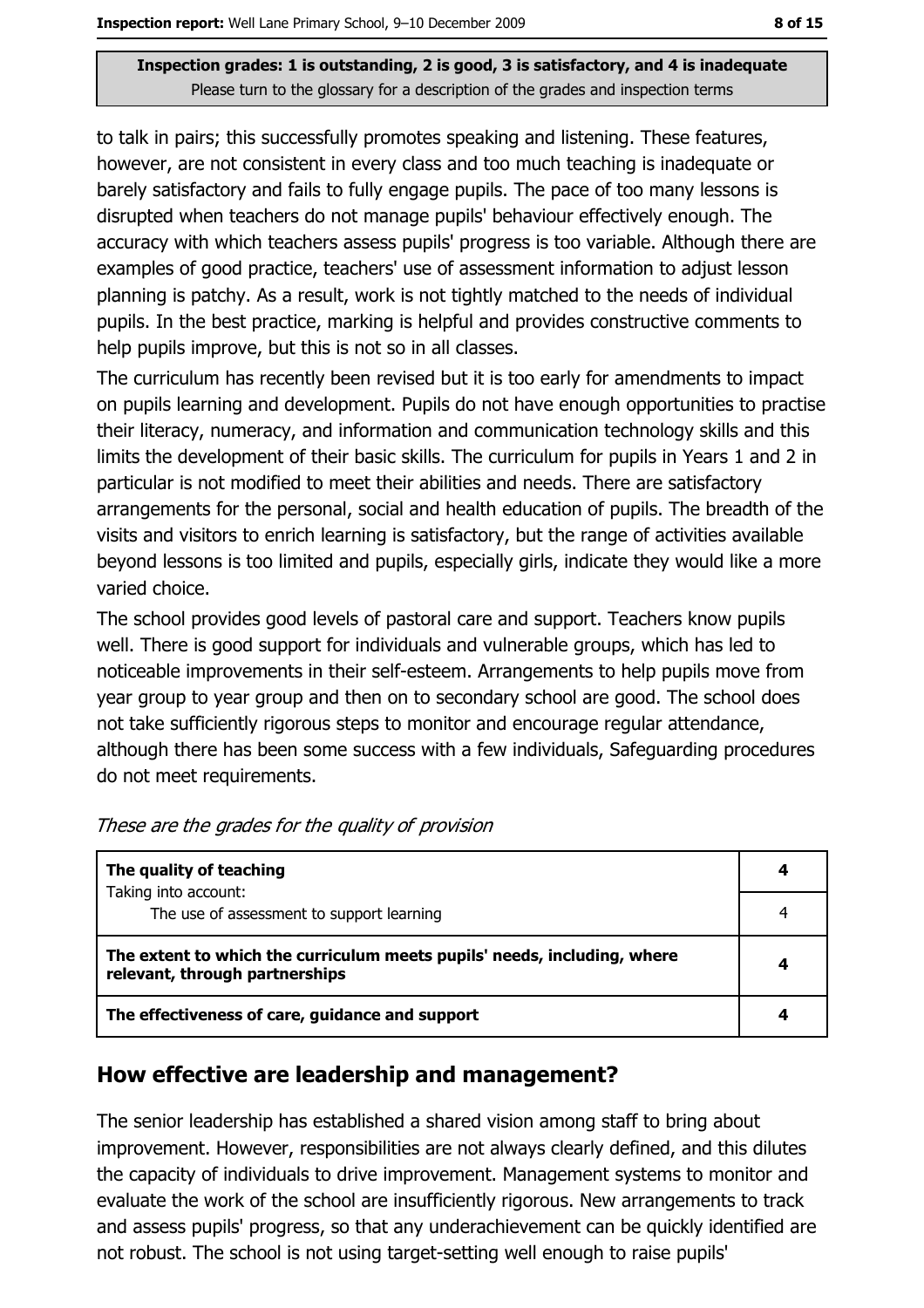achievement. As a result, pupils' achievement and progress are held back. Although very supportive, the governing body does not hold the school to account by regularly checking the quality of provision and contributing to driving school improvement. As a result, it has too little impact on the work of the school. The local authority is providing extensive support in the school, for example, best practice to secure improvements in teaching is being shared, but is yet to impact on the quality of education for all pupils. Satisfactory arrangements are in place to promote equal opportunity and tackle discrimination. Relationships with most parents are satisfactory and they are involved in their children's learning, well-being and in the life of the school. There is a suitable flow of information and their views are regularly, although informally, sought. The role of the home/school link officer is underdeveloped. Although some success has been achieved with individual families, a small minority does not engage with the school. Community cohesion has strengths in pupils' involvement in the local community. However, the school does not evaluate or have a clear plan to improve its contribution to the wider and global community. The effectiveness of safeguarding and child protection procedures is inadequate. This is because record keeping and some referral procedures do not fulfil current statutory requirements. Although there is a suitable number of staff and adequate resources, the school provides inadequate value for money because outcomes for pupils are inadequate.

| These are the grades for leadership and management |  |  |
|----------------------------------------------------|--|--|
|----------------------------------------------------|--|--|

| The effectiveness of leadership and management in embedding ambition and<br>driving improvement                                                                     | 4 |
|---------------------------------------------------------------------------------------------------------------------------------------------------------------------|---|
| Taking into account:<br>The leadership and management of teaching and learning                                                                                      | 4 |
| The effectiveness of the governing body in challenging and supporting the<br>school so that weaknesses are tackled decisively and statutory responsibilities<br>met | 4 |
| The effectiveness of the school's engagement with parents and carers                                                                                                | 3 |
| The effectiveness of partnerships in promoting learning and well-being                                                                                              | 3 |
| The effectiveness with which the school promotes equality of opportunity and<br>tackles discrimination                                                              | 3 |
| The effectiveness of safeguarding procedures                                                                                                                        | 4 |
| The effectiveness with which the school promotes community cohesion                                                                                                 | 4 |
| The effectiveness with which the school deploys resources to achieve<br>value for money                                                                             | 4 |

# **Early Years Foundation Stage**

The leadership and management of the Early Years Foundation Stage are satisfactory.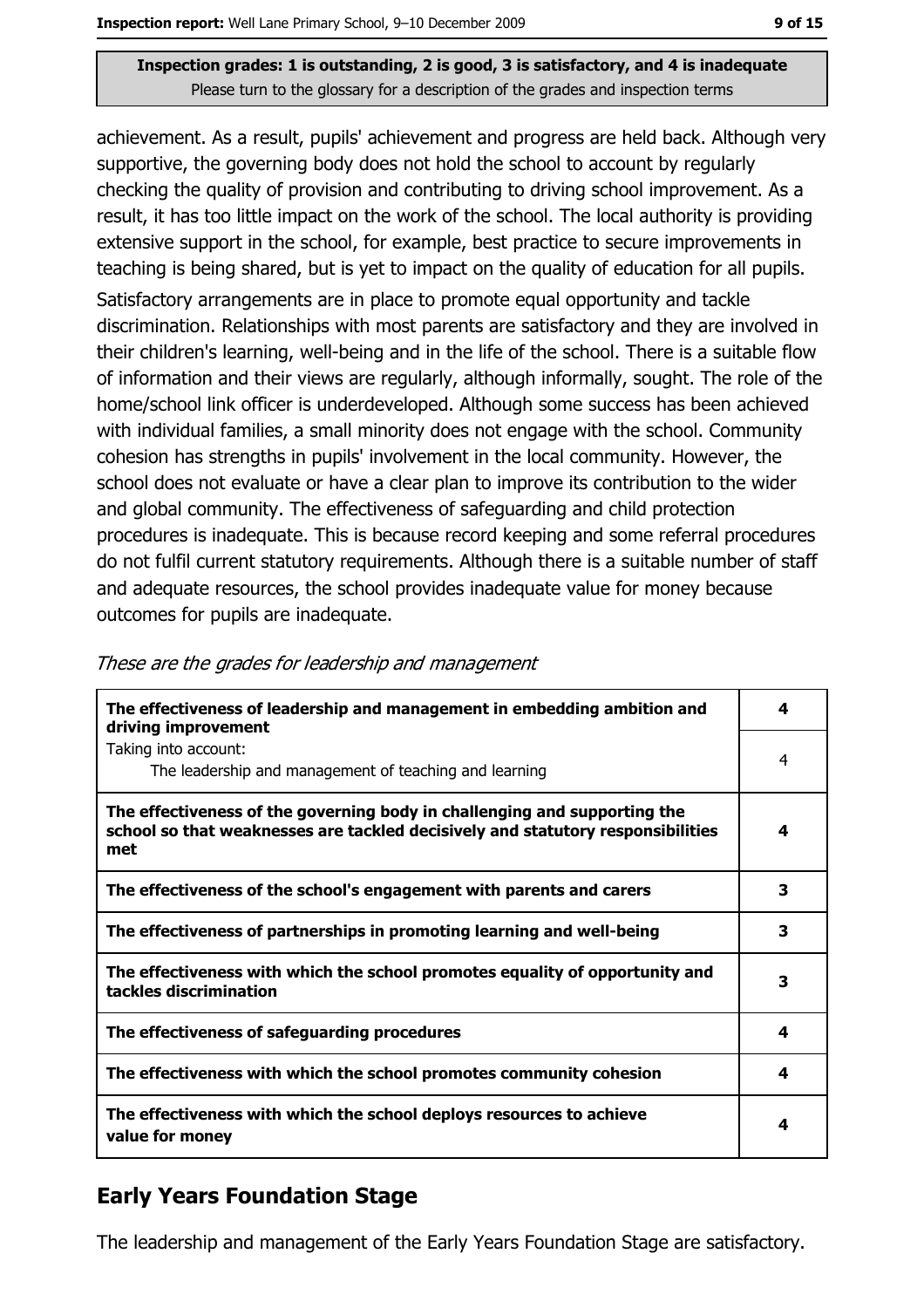As a result of careful analysis, there is an accurate view of what to do next to develop the phase further. Recently, actions are being successfully implemented to bring about improvement. Children enjoy learning and have trusting relationships with adults. Satisfactory welfare procedures are in place and children are kept safe. Planned activities have a suitable balance between those that children can choose for themselves and those led by an adult. In the outdoor area the range of resources is limited. Access is not continuously available when the weather is wet and so children cannot choose for themselves if they want to learn outside. As a result, this holds back children's independent learning and progress. As a result of satisfactory teaching, children make satisfactory progress. By the time they enter Year 1, a few children are working within the expected levels for their age, but the vast majority are below. Observation and assessment are satisfactory. Information is used to plan activities; however, these are not sufficiently tailored to children's needs and abilities, especially those of the more able. Satisfactory relationships have been fostered with parents, who say that they feel welcome in the school.

These are the grades for the Early Years Foundation Stage

| <b>Overall effectiveness of the Early Years Foundation Stage</b>                             | 3 |
|----------------------------------------------------------------------------------------------|---|
| Taking into account:<br>Outcomes for children in the Early Years Foundation Stage            |   |
| The quality of provision in the Early Years Foundation Stage                                 |   |
| The effectiveness of leadership and management of the Early Years<br><b>Foundation Stage</b> | 3 |

# **Views of parents and carers**

Inspectors received questionnaire responses from 45 parents which represents around 20% of the total. Analysis of responses indicates that in the main parents are happy with their children's experience at school and their children enjoy school. Most parents felt the school encouraged their children to live healthy lifestyles; inspectors endorse this view. The majority indicated that they thought teaching is good, their children are making enough progress and the school keeps their children safe. Inspectors do not agree and judge that teaching could be better and pupils should make more progress. Inspectors also judge that safeguarding and child protection arrangements do not meet current statutory requirements. A few parents expressed concerns about how well the school meets their children's particular needs, the school arrangements to deal with unacceptable behaviour and the effectiveness of leadership and management of the school. Inspectors endorse these views.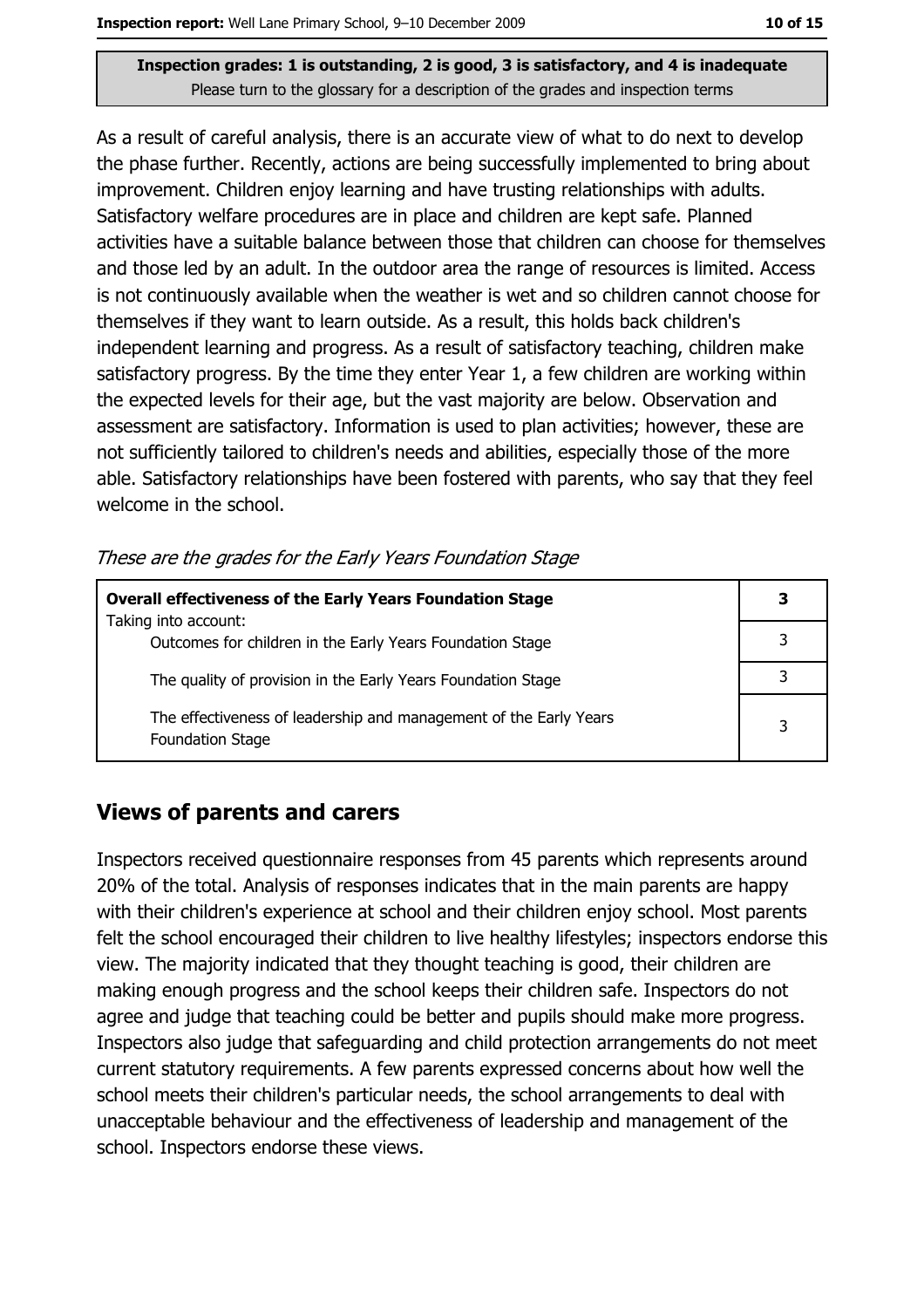#### Responses from parents and carers to Ofsted's questionnaire

Ofsted invited all the registered parents and carers of pupils registered at Well Lane Primary School to complete a questionnaire about their views of the school.

In the questionnaire, parents and carers were asked to record how strongly they agreed with 13 statements about the school.

The inspector received 45 completed questionnaires by the end of the on-site inspection. In total, there are 177 pupils registered at the school.

| <b>Statements</b>                                                                                                                                                                                                                                       | <b>Strongly</b><br><b>Agree</b> |               | <b>Agree</b> |               | <b>Disagree</b> |                |                | <b>Strongly</b><br>disagree |
|---------------------------------------------------------------------------------------------------------------------------------------------------------------------------------------------------------------------------------------------------------|---------------------------------|---------------|--------------|---------------|-----------------|----------------|----------------|-----------------------------|
|                                                                                                                                                                                                                                                         | <b>Total</b>                    | $\frac{1}{2}$ | <b>Total</b> | $\frac{0}{0}$ | <b>Total</b>    | $\frac{1}{2}$  | <b>Total</b>   | $\frac{1}{2}$               |
| My child enjoys school                                                                                                                                                                                                                                  | 24                              | 53            | 18           | 40            | 1               | $\overline{2}$ | $\mathbf{1}$   | $\overline{2}$              |
| The school keeps my child<br>safe                                                                                                                                                                                                                       | 26                              | 58            | 16           | 36            | 1               | $\overline{2}$ | 1              | $\overline{2}$              |
| The school informs me<br>about my child's progress                                                                                                                                                                                                      | 26                              | 58            | 16           | 36            | $\mathbf{1}$    | $\overline{2}$ | 1              | $\overline{2}$              |
| My child is making enough<br>progress at this school                                                                                                                                                                                                    | 28                              | 62            | 13           | 29            | $\overline{2}$  | 4              | 1              | $\overline{2}$              |
| The teaching is good at this<br>school                                                                                                                                                                                                                  | 29                              | 64            | 11           | 24            | $\mathbf{1}$    | $\overline{2}$ | $\overline{2}$ | 4                           |
| The school helps me to<br>support my child's learning                                                                                                                                                                                                   | 29                              | 64            | 12           | 27            | $\overline{2}$  | 4              | 1              | $\overline{2}$              |
| The school helps my child to<br>have a healthy lifestyle                                                                                                                                                                                                | 29                              | 64            | 12           | 27            | $\mathbf{1}$    | $\overline{2}$ | 1              | $\overline{2}$              |
| The school makes sure that<br>my child is well prepared for<br>the future (for example<br>changing year group,<br>changing school, and for<br>children who are finishing<br>school, entering further or<br>higher education, or<br>entering employment) | 23                              | 51            | 16           | 36            | $\mathbf 0$     | 0              | 1              | $\overline{2}$              |
| The school meets my child's<br>particular needs                                                                                                                                                                                                         | 25                              | 56            | 14           | 31            | $\overline{2}$  | 4              | $\overline{2}$ | 4                           |
| The school deals effectively<br>with unacceptable behaviour                                                                                                                                                                                             | 22                              | 49            | 16           | 36            | 3               | $\overline{7}$ | $\overline{2}$ | $\overline{4}$              |
| The school takes account of<br>my suggestions and<br>concerns                                                                                                                                                                                           | 22                              | 49            | 19           | 42            | $\mathbf{1}$    | $\overline{2}$ | $\mathbf{1}$   | $\overline{2}$              |
| The school is led and<br>managed effectively                                                                                                                                                                                                            | 23                              | 51            | 17           | 38            | 3               | $\overline{7}$ | $\mathbf{1}$   | $\overline{2}$              |
| Overall, I am happy with my<br>child's experience at this<br>school                                                                                                                                                                                     | 29                              | 64            | 11           | 24            | $\overline{2}$  | 4              | $\mathbf{1}$   | $\overline{2}$              |

The table above summarises the responses that parents and carers made to each statement. The percentages indicate the proportion of parents and carers giving that response out of the total number of completed questionnaires. Where one or more parents and carers chose not to answer a particular question, the percentages will not add up to 100%.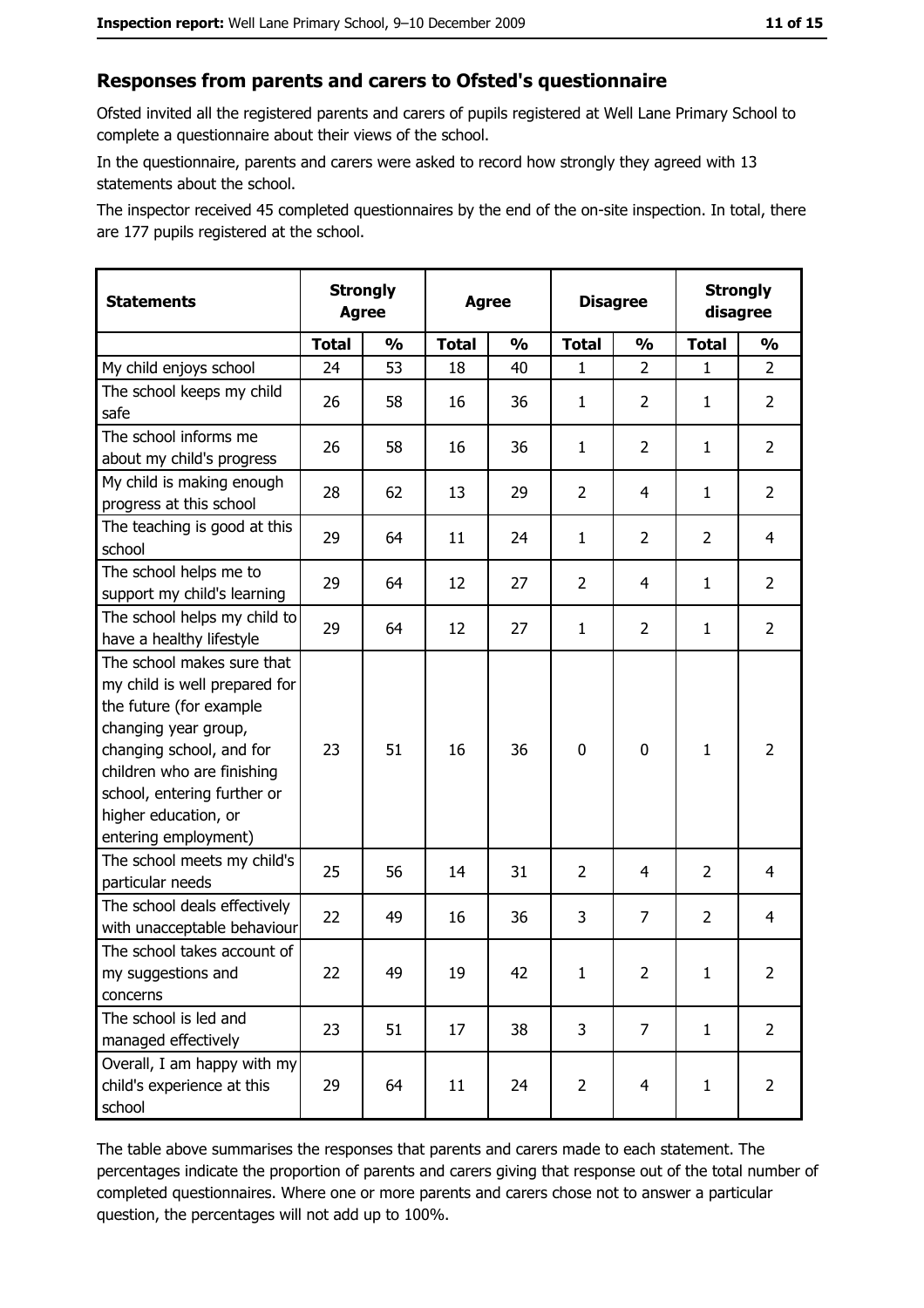# Glossary

| <b>Grade</b> | <b>Judgement</b> | <b>Description</b>                                                                                                                                                                                                               |
|--------------|------------------|----------------------------------------------------------------------------------------------------------------------------------------------------------------------------------------------------------------------------------|
| Grade 1      | Outstanding      | These features are highly effective. An oustanding<br>school provides exceptionally well for its pupils' needs.                                                                                                                  |
| Grade 2      | Good             | These are very positive features of a school. A school<br>that is good is serving its pupils well.                                                                                                                               |
| Grade 3      | Satisfactory     | These features are of reasonable quality. A satisfactory<br>school is providing adequately for its pupils.                                                                                                                       |
| Grade 4      | Inadequate       | These features are not of an acceptable standard. An<br>inadequate school needs to make significant<br>improvement in order to meet the needs of its pupils.<br>Ofsted inspectors will make further visits until it<br>improves. |

# What inspection judgements mean

### Overall effectiveness of schools inspected between September 2007 and July 2008

|                       | Overall effectiveness judgement (percentage of<br>schools) |      |                     |                   |
|-----------------------|------------------------------------------------------------|------|---------------------|-------------------|
| <b>Type of school</b> | <b>Outstanding</b>                                         | Good | <b>Satisfactory</b> | <b>Inadequate</b> |
| Nursery schools       | 39                                                         | 58   | 3                   | 0                 |
| Primary schools       | 13                                                         | 50   | 33                  | 4                 |
| Secondary schools     | 17                                                         | 40   | 34                  | 9                 |
| Sixth forms           | 18                                                         | 43   | 37                  | $\overline{2}$    |
| Special schools       | 26                                                         | 54   | 18                  | $\overline{2}$    |
| Pupil referral units  | 7                                                          | 55   | 30                  | 7                 |
| All schools           | 15                                                         | 49   | 32                  | 5                 |

New school inspection arrangements were introduced on 1 September 2009. This means that inspectors now make some additional judgements that were not made previously.

The data in the table above were reported in The Annual Report of Her Majesty's Chief Inspector of Education, Children's Services and Skills 2007/08.

Percentages are rounded and do not always add exactly to 100. Secondary school figures include those that have sixth forms, and sixth form figures include only the data specifically for sixth form inspection judgements.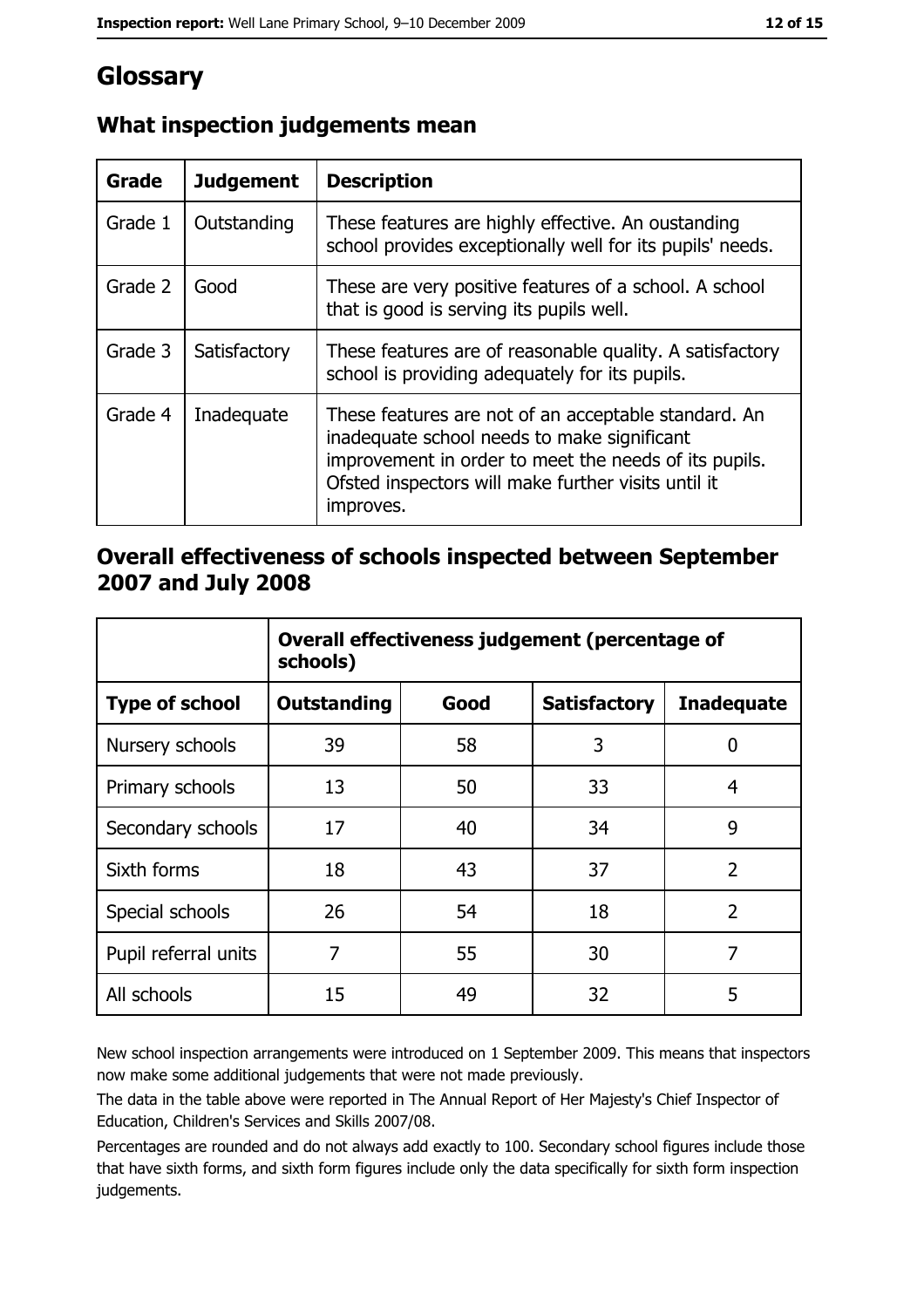# **Common terminology used by inspectors**

| Achievement:                  | the progress and success of a pupil in<br>their learning, development or training.                                                                                                                                                                                                                                |
|-------------------------------|-------------------------------------------------------------------------------------------------------------------------------------------------------------------------------------------------------------------------------------------------------------------------------------------------------------------|
| Attainment:                   | the standard of the pupils' work shown by<br>test and examination results and in<br>lessons.                                                                                                                                                                                                                      |
| Capacity to improve:          | the proven ability of the school to<br>continue improving. Inspectors base this<br>judgement on what the school has<br>accomplished so far and on the quality of<br>its systems to maintain improvement.                                                                                                          |
| Leadership and management:    | the contribution of all the staff with<br>responsibilities, not just the headteacher,<br>to identifying priorities, directing and<br>motivating staff and running the school.                                                                                                                                     |
| Learning:                     | how well pupils acquire knowledge,<br>develop their understanding, learn and<br>practise skills and are developing their<br>competence as learners.                                                                                                                                                               |
| <b>Overall effectiveness:</b> | inspectors form a judgement on a school's<br>overall effectiveness based on the findings<br>from their inspection of the school. The<br>following judgements, in particular,<br>influence what the overall effectiveness<br>judgement will be.                                                                    |
|                               | The school's capacity for sustained<br>improvement.<br>Outcomes for individuals and groups<br>of pupils.<br>The quality of teaching.<br>The extent to which the curriculum<br>meets pupil's needs, including where<br>relevant, through partnerships.<br>The effectiveness of care, guidance<br>٠<br>and support. |
| Progress:                     | the rate at which pupils are learning in<br>lessons and over longer periods of time. It<br>is often measured by comparing the<br>pupils' attainment at the end of a key<br>stage with their attainment when they<br>started.                                                                                      |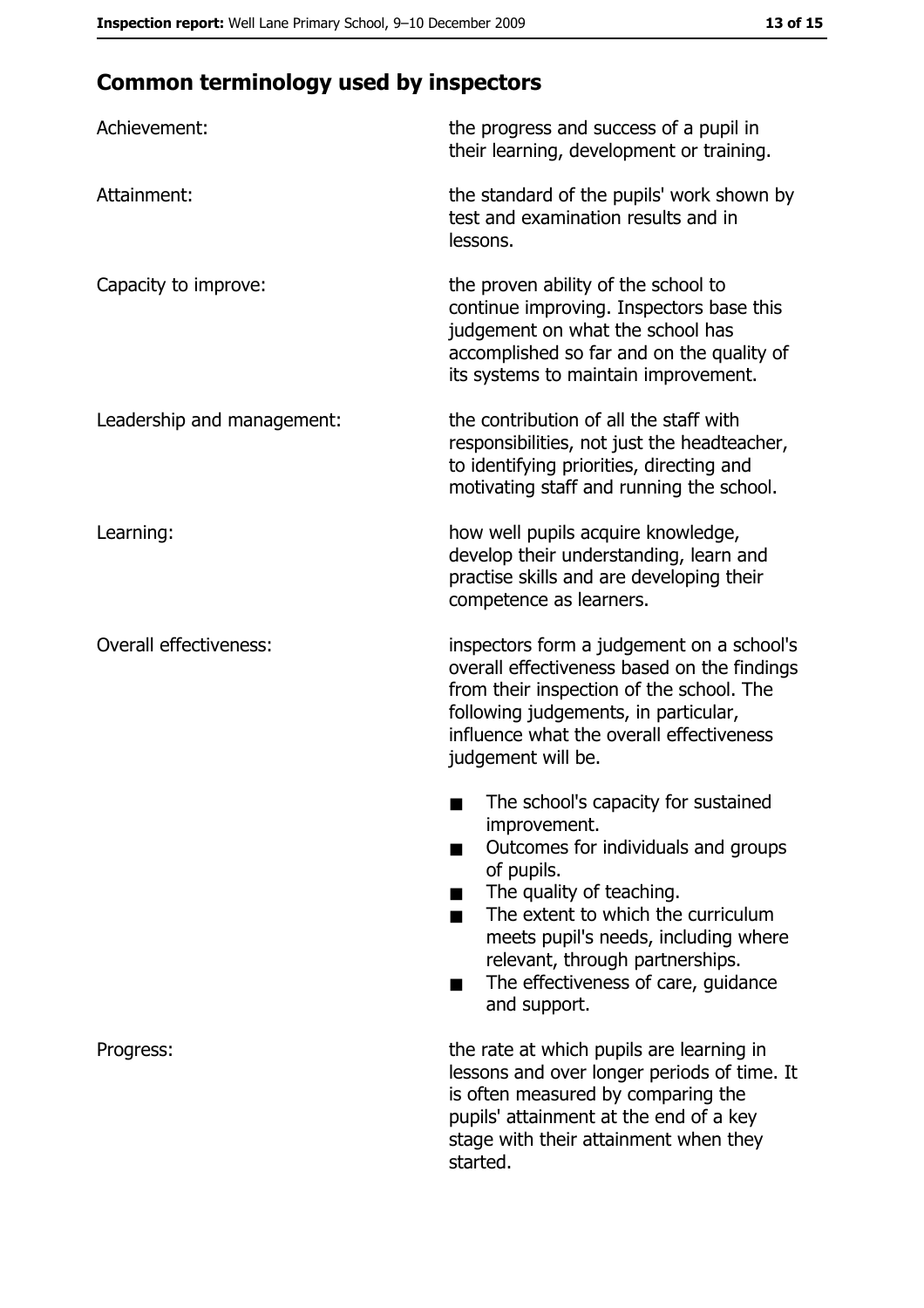This letter is provided for the school, parents and carers to share with their children. It describes Ofsted's main findings from the inspection of their school.



#### 11 December 2009

#### Dear Pupils

Inspection of Well Lane Primary School, Birkenhead, CH42 5PF

Thank you for welcoming us when we came to inspect your school. I enjoyed talking to you all and watching the youngest pupils prepare for their nativity concert. I listened carefully to what you had to say about your school. It is good that most of you enjoy school and know there is an adult who you can ask for help if you are troubled or sad.

We have judged that the school needs additional help to give you a better education and so we have placed your school in 'special measures'. This means that the school will get extra help and support. Inspectors will return regularly to check that the school is making progress. The school should:

- help you all do better and reach higher standards in English, mathematics and science
- improve the work of leaders and managers, including governors, so that they  $\blacksquare$ carefully check the school's work and take action quickly to improve matters if they find that something is not right
- improve teaching so that more of it is good or better, make sure you have lots of  $\blacksquare$ opportunities to learn new things and ensure younger children are given more outdoor learning activities
- ensure that the teachers help you know what you need to do to improve your work  $\blacksquare$
- look and find ways to work with pupils and their families where their attendance is  $\blacksquare$ not good enough
- ensure that some very important pieces of paperwork designed to help keep you  $\blacksquare$ safe are completed quickly.

You can all help by trying your best in lessons and coming to school regularly.

Yours sincerely

**Denise Shields** 

Lead inspector